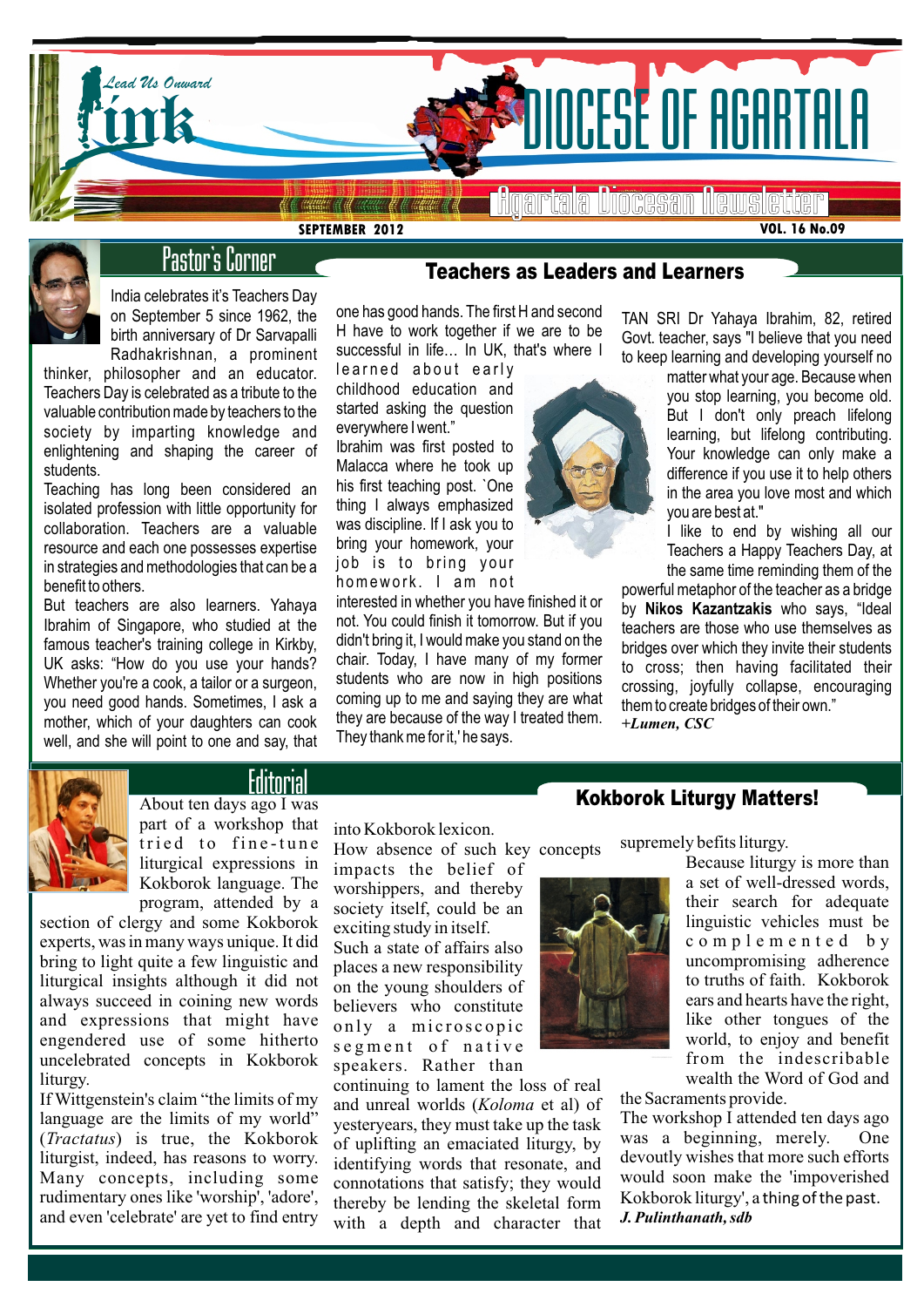### **Bodhjungnagar Parish Mandwi Parish**

### **New P.P. at St. Andre**

**2**[2]

St. Andre Parish community is grateful to God for having given them yet another Parish Priest. Amidst a large community of faithful gathered, Most



Rev. Lumen Monteiro. CSC, Bishop of Agartala installed Fr. Mariaraj, CSC as the new

Parish Priest. All the village leaders and representatives from different villages were present on the occasion. At the felicitation program after the Holy Eucharist the Parish community thanked Fr. K.J. Abraham, CSC, who tirelessly served the Parish for the past eight months, before being elected Provincial of Holy Cross. Though the time he spent at the parish was short, the community gratefully remembered the great contribution he made to the parish through his ever living spirit, enthusiasm and spirituality.

The community warmly welcomed Fr. Mariaraj as their new pastor and assured him their support, cooperation and prayers. Fr. Mariaraj has done his Licentiate in Sacred Theology of Consecrated Life and Masters in Spirituality at the Claretian Institute for Consecrated Life in Asia (ICLA), Manila, and prior to this appointment he was the Rector of the Holy Cross Seminary at Pune. *Fr. Jilson Tom, CSC*

**Bagbasa Parish**

### **Youth Seminar at Panisagar**



 $\mathbb{R}^2$ 

A Youth Seminar was organized on 8<sup>th</sup> July, 2012 for all the youth of Bagbassa Parish. The Seminar focused on Leadership and Career. Ms. Sara Pangchopi, from Diphu animated the

session. The program included, group work, workshops, and input sessions. Number of young people from different centers of our parish participated in the Seminar. The Seminar gave them an opportunity to know one another and learn the leadership skills for their life and their involvement in the society and the Church.

*Fr. Sojan Augustine, CSC* 

#### **Mandwi Thrice Blessed**

15<sup>th</sup> August 2012 opened with the flag hoisting in the Don B o s c o S c h o o l compound at 8.30am to mark the  $66<sup>th</sup>$ Independence day of our country. Major Abishek Singhal of

Assam Rifles was the Chief Guest on the occasion. Soon after at 10.30 am the Catholic faithful gathered together in the Church to honour the Assumption of Mother Mary.

The day was special for the faithful in Mandwi as it was the day that the Bishop Lumen Monteiro csc, would install Fr. George Rodrigues sdb, as the new Parish Priest. Priests and Sisters from the nearby parishes as well as brother Salesians joined in the celebration. Fr. P. Joseph sdb of Nandan nagar in his homily reminded the congregation of the humility of Mary which earned her the title of being called blessed by all generations. He drew attention to God's choice of Mary who praises God, for raising the lowly to great heights, and called upon the people to pray for their newly appointed parish priest.

The 250 people who had gathered stayed in silence and in awe right through the installation ceremony. The silence was profoundly felt, but in it was also serenity that filled one's soul. The usual movement of children moving around or crying was absent today as though some power was moving and soothing them to understand the purpose of the moment. Many came out expressing this fact, frankly acknowledging that the service to them was very beautiful. There was nothing that was extraordinarily done, yet, the power of the moment held everyone spell bound.

The Bishop in his concluding words informed the faithful that this particular day was chosen by Fr. George as he had come to experience the great love and help that Mother Mary had given him all through his life. With words expressing gratitude, Fr. George thanked all those who had lent a helping hand to make the day a



success. After the Mass, lunch was

served to all. It was the parishioners who donated the rice. This was prepared in advance the same morning, by the parish council members, so that they could all be present at the Eucharistic celebration. Truly it was a day that was

thrice blessed, with celebrations that were international, national and local and a day that will be remembered for long!

*Dn. Luke, SDB*

### **Depacherra Parish**

#### **Pastors day with the Bishop**

Bishop Lumen was here in our parish for his pastoral visit from 3-5 August, 2012. On the first day he had Mass for Burburia *mondoli* and



had a good discussion with the *m o n d o l i* p e o p l e , even though it was late in the night.

On 4<sup>th</sup> August, he went to Isachari and had Mass with the people there. After a sumptuous lunch there, he went to Bhagavantila and met a small portion of the faithful who had a discussion on the *mondoli* development.

The grand finale was on the following day, Sunday, when the parish community celebrated pastors day (Vianney Day) at the Parish centre. Bishop offered Mass for the people in the morning and reflected on the life of the holy man John Mary Vianney, inviting the priests and people to emulate his holy life. Bishop joined in the evening felicitation program that was well organized by the people. Bishop Lumen expressed his great satisfaction at the practice that has been going on in this Parish since the past 4 years and encouraged the people to keep it up. *Fr. Bosco Lathees*

# News from the Parishes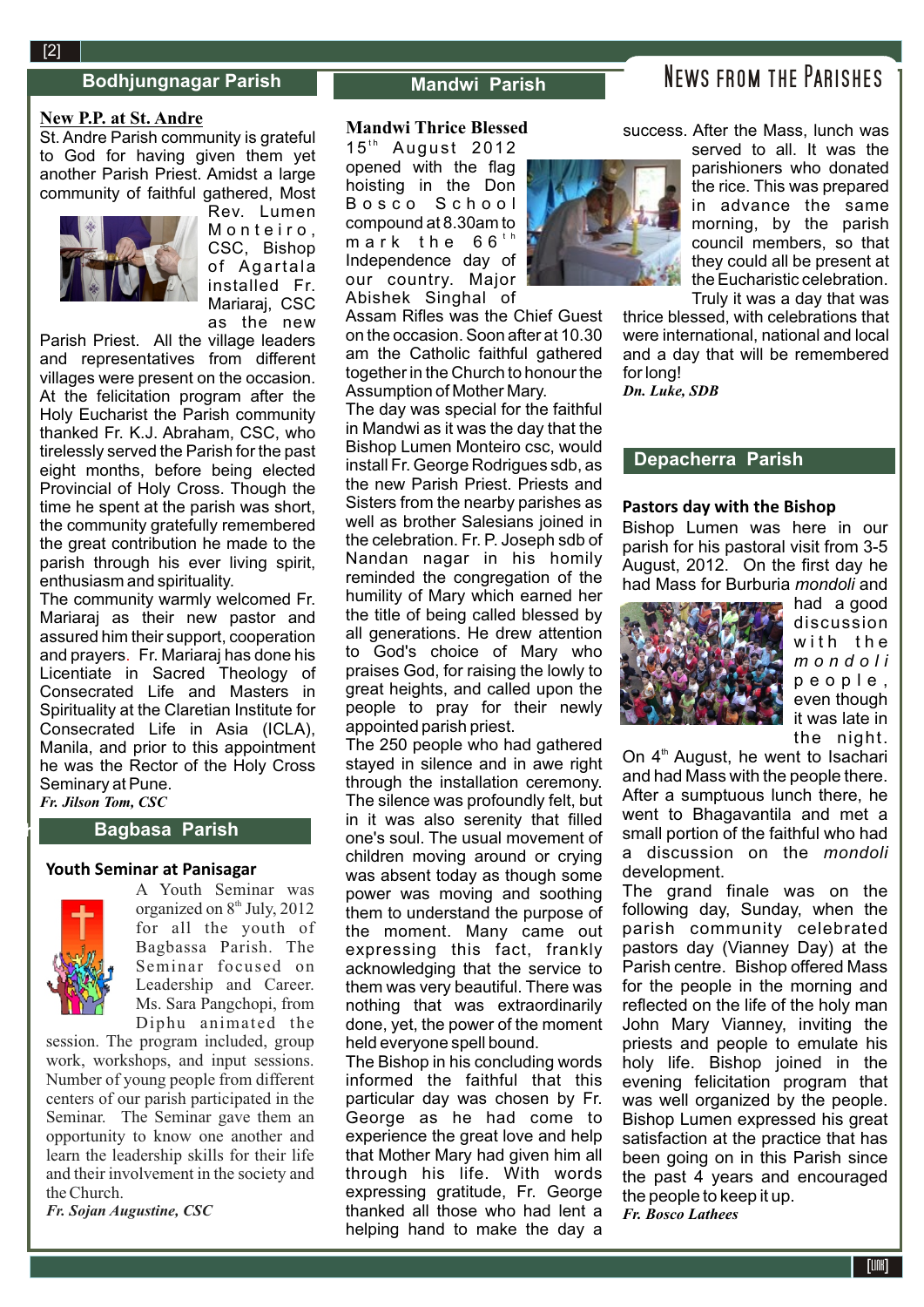# **NEWS BRIEFS FROM TRIPURA**

Fr. Francis Carvalho, a veteran missionary of the Andaman Islands is the new Superior General of SFX, Pilar



Fathers. The priest had studied cultural anthropology in London. Fr. Carvalho has worked several years in the Andaman and Nicobar islands,

besides serving as the society's vicar general and novice master.

**2 New Bishops in the Syro-Malabar Church:** 

Mgr. George Rajendran SDB as the



Bishop of Thuckalay is the Principal of St. Anthony's Higher Secondary School, Shillong. He has civil

degrees of I.T.I (Electronics), B.Sc., M.A. (Education), B.Ed. and M.Ed.

Mgr. Jacob Muricken as the Auxiliary Bishop of Palai is the Pastoral coordinator of the Eparchy of Palai. The new Auxiliary of Palai is assigned the titular See of TINIS by the Apostolic See.

# NEWS FROM THE JUST

## **Teachers' Training Program**

JUST organized a Teachers Training program for the Bru Teachers of Balwadi schools at JUST Hall from 7th to 9th August under Ride-B project assisted by the European Union. Mrs. Nandarani Debbarma was the Resource Person and trainer. There were 13 teachers taking part in the program. The trainees were taught action songs, rhymes and many other topics. It was very fruitful for the teachers as they learned many things new.

#### *Daniel Debbarma*

#### **Leadership Training**

On 16th August a training program was conducted on Leadership at Uruwakami. Debasis Debbarma was the Resource Person of the program. There were altogether 38 participants present in the training program. Points explained in the training were the importance of a good leader, Skills and talents a good leader should possess to lead a group and inter-relationship between a leader and his fellow mates. The Training was indeed a success and the participants were grateful to the organizers.

*Debasis Debbarma*

# **Graduation Ceremony of Holy Cross College, Agartala. TRIPURA**



The historic f i r s t Graduation Ceremony of Holy Cross  $C$  o  $11$  e g e, Agartala, the first Catholic College in the

whole State of Tripura, Northeast India was held on August 9th, 2012 at 11.45am at the College and School campus at Durjoynagar. The function was a grand success due to the prayerful support of confreres and friends from all over the world and the support of the administration, staff and students of Holy Cross School. 42 students graduated with their BA and BCA degrees. His Excellency, Dr. D.Y. Patil, Governor of Tripura presided over the function. Prof. Arunoday Saha, Hon. Vice-Chancellor, Tripura University, (A Central University) was the chief guest. Other dignitaries included Most Rev. Lumen Monteiro, CSC, DD, Bishop of Agartala, Fr. Robert Mathias, CSC, the Vice-chairman, Holy Cross Educational Foundation, Fr. Felixraj, SJ, the Principal of the 153 years old St. Xavier's College, Kolkata and Prof. Tamo Chattopadhay, from Notre Dame University, USA. A host of dignitaries, principals, priests, sisters, brothers and guardians graced the occasion. The representatives of the graduating class, Merelyn Darlong and Arijit Debbarma had all praise for their College and they committed themselves to keep the flag of the college flying high and give their 100% to the society, because they have received much. *(www.holycrosscollege.in)*

### **Women's Commission Dairy**

The months of July and August women's Commission organized various programs, in the different parishes. Theme of the program s were, Gender in the family at Bodhjungnagar, Nandannagar and Bishramganj Parishes, Women Leadership in the family at Mandwi, Sabroom, Khumlwng, Gandacherra and Tuikarmaw Parishes. The Resource Persons were Sr. Susheela Xess, Ms. Gita Debbarma, Sr. Juliana, Sr. Muktta, Fr. Sunny, and Fr. P.J. Joseph. The topics covered are Women Leadership in the family, ,Sign for the healthy Christian family, tips for the healthy family, parents responsibility in the family, Gender equality in the family and society, Gender responsibilities in the family, Gender development in the family. *Sr. Susheela Xess*

# **Global Class Room Training**

Global Class Room is an organization which provides training to School Teachers at various levels. It's a 3-year program accredited to the Dublin University, Ireland. At the completion of the program the Teachers will be given a Diploma in Teacher Education by the Dublin University. At present, discussions are on to affiliate this program with Don Bosco University, Guwahati, so that teachers may get an Indian accreditation.

This year too, the Global Class Room came to Tripura and Meghalaya to impart training to the Teachers of our schools. Bodhjungnagar, Tuikarmaw and Panisagar were the centers in



Tripura for the training. The Teachers had 15 days of inputs and were given various teaching methods during that time. Second half of the program was mainly

observing the teaching practices of the teachers. The Resource Persons gave various suggestions so that they could make learning more interesting to the children.

*Holy Cross School, Tuikarmaw:* Holy Cross School, Twikarmaw held this program for the second year for its teachers and teachers from Holy Cross<br>School, Depachera. The resource School, Depachera. persons were Miss Daphne Woods from Ireland and Mrs. Caroline Kolek who came from the English Union of teachers, Southampton, England.

*Holy Cross School, Panisagar:* Mr. Tommy and Ms. Dorothy were the Resource persons for the Global School Room this year at Panisagar. There were 55 participants this year in the Panisagar school for this programme, which included teachers from Panisagar, Kathalcherra, Bagbassa and Ambassa.

*St. Andre School, Bodhjungnagar:* Bridin Nic Aogain, Ann Marie Lynch and Michelle Fitzpatrick were the Global School Room Teacher Education volunteers who came to Bodhjungnagar. They trained the teachers from Montfort Champaknagar, Notre Dame Holy Cross, Moharpara and the host school.

*Frs. Sijomon, CSC, Sojan, CSC & Jilson, CSC*